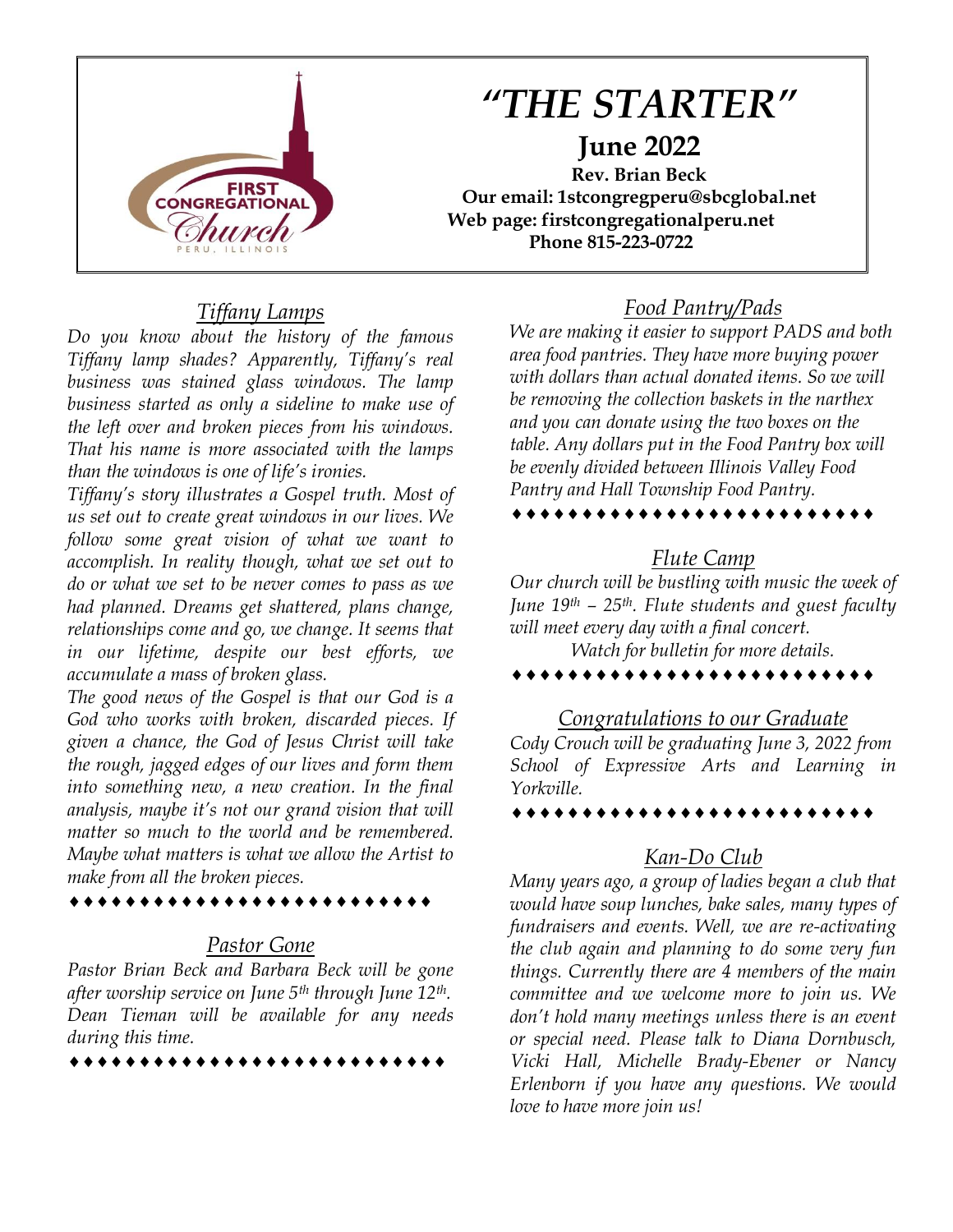#### *Flag Day*

*In the United States, FLAG DAY is celebrated on June 14. It commemorates the adoption of the flag of the United States on June 14, 1777, by resolution of the Second Continental Congress. The flag resolution, passed on June 14, 1777, stated: "Resolved, that the flag of the thirteen United States be thirteen stripes, alternate red and white; that the union be thirteen stars, white in blue field, representing a new constellation.*

*The United States Army also celebrates the U.S. Army Birthday on this date; Congress adopted "The American continental army" after reaching a consensus position in the Committee of the whole on June 14, 1775.*

*In 1916, President Woodrow Wilson issued a proclamation that officially established June 14 as Flag Day; on August 3, 1949, National Flag Day was established by an act of Congress. Flag Day is not an official federal holiday. Title 36 of the United States Code, subtitle 1, Part A, Chapter 1,110 is the official statute on Flag Day; however, it is at the president's discretion to officially proclaim the observance*

#### *Chancel Choir*

*A huge THANK YOU!! Chancel Choir for another season of beautiful music sung for the Lord. Even though the choir does not sing during the summer, we love to have music during the worship service. Should you wish to share your talents, singing or instrumental, please sign up on the Welcome table.*

#### *Sunday Sundae*

*Christian Ed. will be sponsoring a "Sunday Sundae" on June 12th after worship service. EVERYONE IS INVITED!!! Not only the kids.. We will begin with a cookout at the firepit, activities, and of course ICE CREAM!!* 

\*\*\*\*\*\*\*\*\*\*\*\*\*\*\*\*\*\*\*\*\*\*\*\*\*

#### *Summer Sunday School*

*Children's church will be taking a break for the month of June, resuming July 12th. The adult class will continue to meet.*

### *The June Solstice*

*The June solstice occurs on Tuesday, June 21, marking the start of summer in the northern hemisphere. In the northern hemisphere, the June solstice (aka summer solstice) occurs when the sun travels along its northernmost path in the sky. This marks the astronomical start of summer in the northern half of the globe. (In the southern hemisphere, it's the opposite: the June solstice marks the astronomical start of winter, when the sun is at its lowest point in the sky.)*

*The June solstice occurs on Tuesday, June 21, 2022, at 5:14 A.M. EDT.*

*The solstice marks the official beginning of summer in the northern hemisphere, occurring when Earth arrives at the point in its orbit where the north pole is at its maximum tilt (about 23.5 degrees) toward the sun, resulting in the longest day and shortest night of the calendar year. (By longest "day," we mean the longest period of sunlight hours.) On the day of the June solstice, the northern hemisphere receives sunlight at the most direct angle of the year.*

#### *Father's Day*

*The June observance of Father's Day marks the birth month of the founder of the holiday. The first Father's Day was celebrated on June 19, 1910. The holiday was later moved to the third Sunday in June.*

*Father's Day is a holiday of honoring fatherhood and paternal bonds, as well as the influence of fathers in society. In Catholic countries of Europe, it hasw been celebrated on March 19 as St. Joseph's Day since the Middle Ages. In the United States, Father's Day was founded by Sonora Smart Dodd, and celebrated on the third Sunday of June since 1910. The day is held on various dates across the world, and different regions maintain their own traditions of honoring fatherhood.*

*The holiday complements similar celebrations honoring family members, such as Mother's Day, and Grandparents' Day.*

\*\*\*\*\*\*\*\*\*\*\*\*\*\*\*\*\*\*\*\*\*\*\*\*\*\*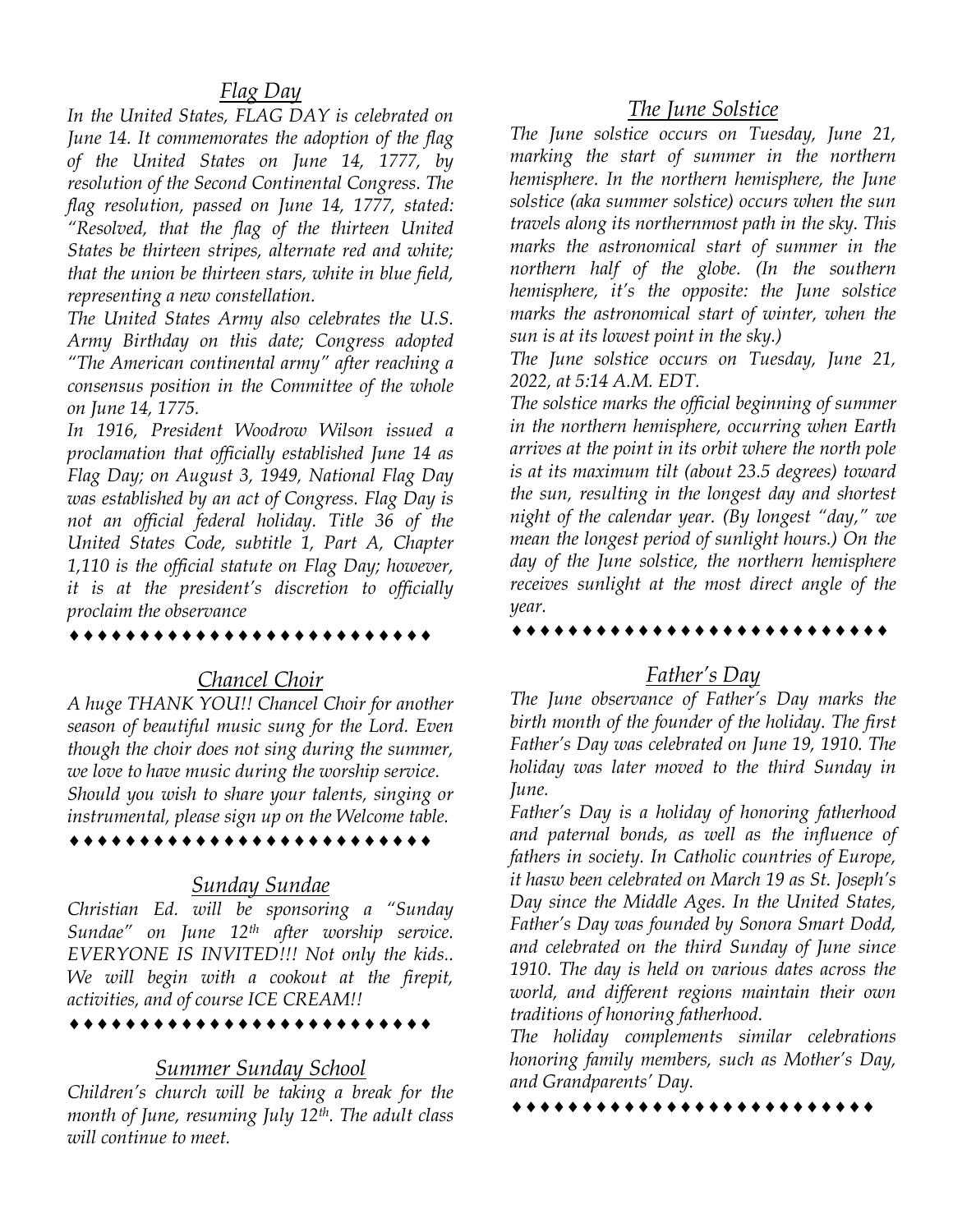#### *Vendor-Fair Report*

*Thank you to all of the volunteers this year. I want to give a HUGE shout out and thank you to the Cub Scouts Pack 3709, for helping set up and tear down the hall. They dug in and got it done in record time! We had a very successful vendor fair. We are planning our fall one for November 5. We had a couple tables full of delicious baked goods and 22 vendors. The traffic was a steady flow. Everyone said they had a successful day of sales. We are excited for fall.*

#### *Adopt Our Landscape 2022*

*It's that time to start our landscape adoption for 2022. A sign-up sheet is on the table in the Narthex with the display of pictures of the locations needing attention. Please let God lead you to an area that you can take care of. Primary responsibility is to keep the areas free of weeds and grass that don't belong. Any bushes that you find dead or in need of trimming, please let Vicki know or a Trustee. Thank you for helping take care of God's beautiful landscape.*

#### *Missions*

*\*\*As part of our support for Abigail Women's Clinic, we participate in their baby bottle campaign. There are empty baby bottles on the Welcome Table in the narthex. Please take one home and between Mother's Day and Father's Day, put all of your heavy pocket change in the bottle. Those coins add up quicker than you might think and help provide needed baby items for mothers of new babies.*

*\*\*Your generous donations during April for Pastor Roy and Peace Mission in India totaled \$707.00! That, along with the Mission Board support of \$1000.00, was wired to Pastor Roy. He was so very thankful. They are planning for the new school year and these funds will help greatly. Thank you FCC!*

*\*\*We are making it easier to support PADS and both area food pantries. They have more buying power with dollars than actual donated items. So we will be removing the collection baskets in the*  *narthex and you can donate using the two boxes on the table. Any dollars put in the Food Pantry box will be evenly divided between Illinois Valley Food Pantry and Hall Township Food Pantry. \*\*To God be the Glory in all we do!* 

\*\*\*\*\*\*\*\*\*\*\*\*\*\*\*\*\*\*\*\*\*\*\*\*\*\*

*Pray for the health of Jane McClintock, Char & Pete Belski, Marilyn Cobb, Rita Tieman, Dawn's parents &, Dawn Tieman, Hannah Marincic, Rick and Deb Taylor, Rob and Cyndee Dickson, Hannah Marincic.*

| **Please pray for daily grace for our shut-ins: |                   |
|-------------------------------------------------|-------------------|
| Myrle Sapienza                                  | Carol Edgcomb     |
| Don Walker                                      | Jane McClintock   |
| Lillian Mini                                    | Daryl & Lin Stuhr |

- *\*\* Pray for Pastor Roy Jacob & Peace Mission in India caring for children and widows*
- *\*\* Pray for Jews for Jesus*
- *\*\* Pray for the Surbers and Supply & Multiply*
- *\*\* Pray for Abigail Women's Clinic*
- *\*\* Pray for Cup of Cold Water Ministries*
- *\*\* Pray for Transport for Christ*
- *\*\* Pray for PADS providing shelter to the Homeless*

*Don't get stuck on where you were. Don't waste your time focusing on what you used to be. Remember, The hope we have in Christ means there's a brighter tomorrow. The sins are forgiven. The shame is canceled out. We are no longer chained to a deep, dark pit of the past. Grace gives us wings to soar beyond it.*

*Charles R. Swindoll*

**......**